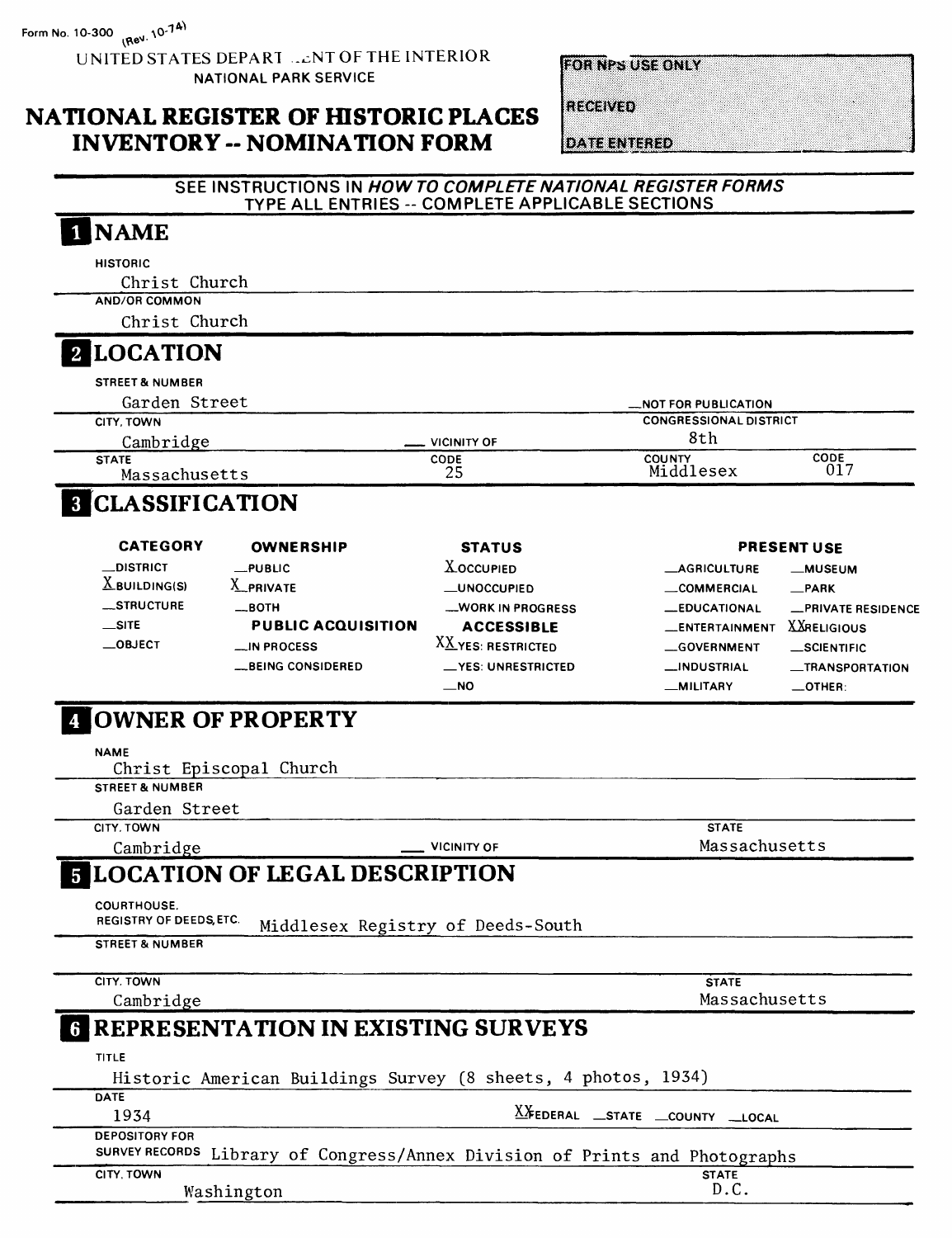# **ZDESCRIPTION**

|                  | <b>CONDITION</b>     | <b>CHECK ONE</b> | <b>CHECK ONE</b>       |       |
|------------------|----------------------|------------------|------------------------|-------|
| _EXCELLENT       | <b>LOETERIORATED</b> | __UNALTERED      | <b>A_ORIGINAL SITE</b> |       |
| $\triangle$ GOOD | __RUINS              | $X$ altered      | <b>MOVED</b>           | DATE. |
| $-FAIR$          | <b>LUNEXPOSED</b>    |                  |                        |       |

### *——————————***DESCRIBE THE PRESENT AND ORIGINAL (IF KNOWN) PHYSICAL APPEARANCE**

Christ Church, built largely of oak, presents a pleasantly different exterior among colonial churches. The walls are constructed of wide horizontal planking originally met to be roughcast. There is a simple square three-story tower in front, topped by a smaller cruciform belfry with lunette windows in the front and sides. The low side walls are treated with a row of seven arched windows connected by continuous archivolt and impost moldings. A heavy Doric cornice surrounds the main body of the church while the tower is topped by a light modillioned molding below the belfry stage.

These exterior details may have derived from plates in Gibb's Rules for Drawing (1738) but the overall design came from no single prototype, demonstrating conclusively Harrison's power to combine elements and details taken from folios into a vital plan of his own.

The interior continues the theme of simplicity, but is designed with such refined delicate elegance that it contrasts with the plainess of the exterior. When the church was opened in 1761 the columns rose straight from the floor and were topped by simple Doric capitals. The pulpit probably stood in the center aisle of the church and the altar might have been a simple table or chest. The organ loft at the rear of the church and its decorative carving date from its construction, although the first organ was a casualty of the Revolution.

In the mid-1820's when the church was repaired under the direction of architect Isaiah Rogers, the columns were redesigned and the Ionic capitals and entablature blocks were carved, as well as the complementary decorative pilasters on the walls. Today six single unfluted Ionic columns are raised on pedestals in a stately row on each side of the center aisle. The ceiling over the nave is coved to a flat panel, set off from the aisle ceilings, which are flat. Ionic pilasters between the windows along the wall visually support the modillioned cornice which surrounds the room. There is a small balcony over the entrance doors supported by smaller Ionic columns and a deep semicircular chancel<br>lighted by a Palladian window at the opposite end. The windows have heavy twolighted by a Palladian window at the opposite end. piece slatted shutters on the inside. When folded back they partly cover the pilasters between the window. The windows, of plain glass, are heavily muntioned in the early Georgian manner. The absence of a gallery gives an unusual sense of space, heightened by the rhythm of the free standing columns. The decorative carving, although relatively simple, possesses a jewel like quality in the purity of its form, illuminated by the light from the large clear windows.

In 1853, using much of the original wood, the high box pews were replaced by slip pews and four years later the church was lengthened by the insertion of two bays between the chancel and the nave. A stained glass window was placed over the altar, gas lighting was provided, and a new organ was acquired in 1860. In 1876 the organ was removed from the loft to the floor and in the 1880's a new organ and pulpit were installed. The interior of the church was also completely redecorated with "rich colors."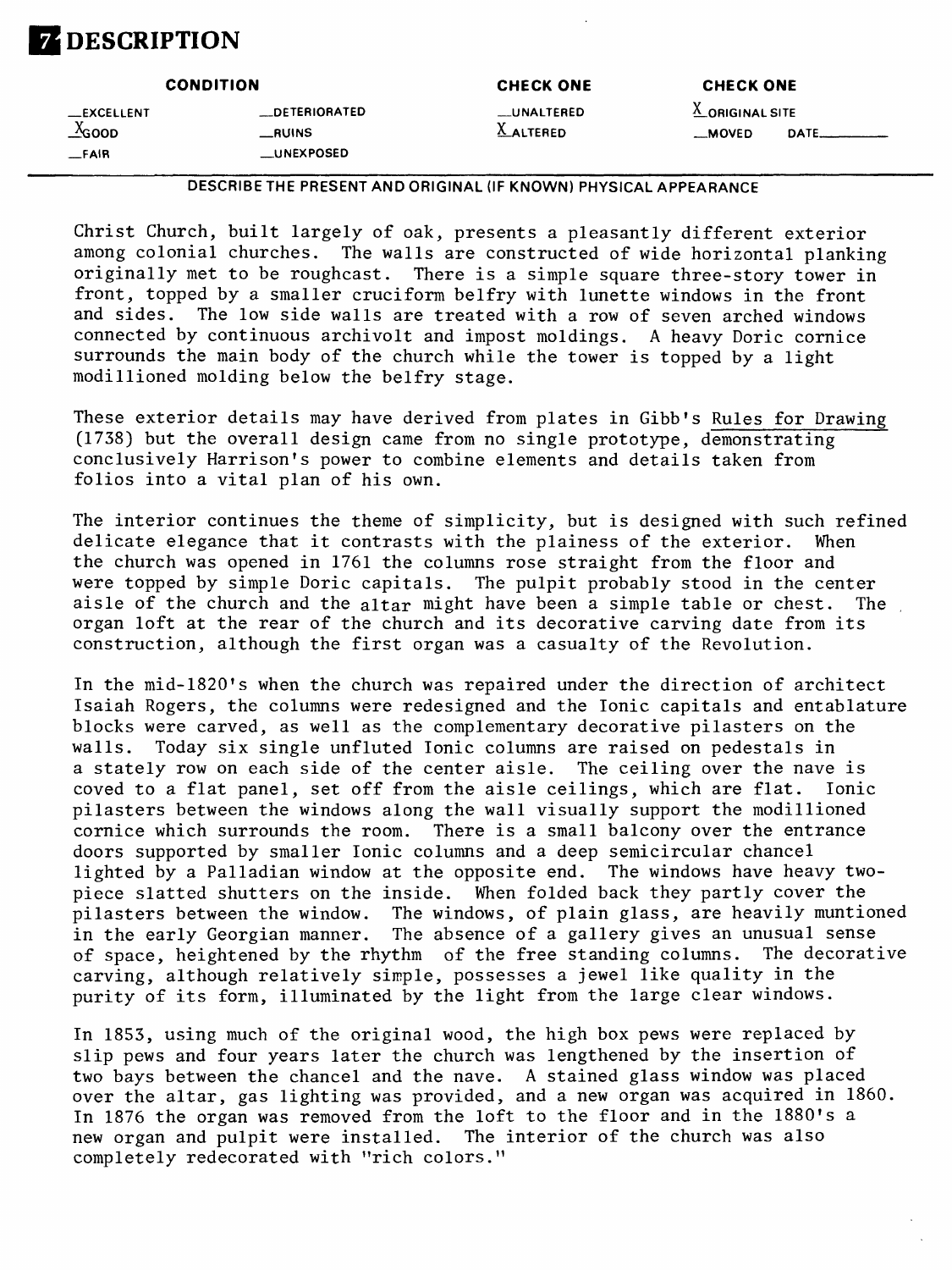

| <b>PERIOD</b><br>-PREHISTORIC                                                             | -ARCHEOLOGY-PREHISTORIC                                                                                   | AREAS OF SIGNIFICANCE -- CHECK AND JUSTIFY BELOW                                                                                                                   |                                                                                                                             |                                                                                                                                                         |
|-------------------------------------------------------------------------------------------|-----------------------------------------------------------------------------------------------------------|--------------------------------------------------------------------------------------------------------------------------------------------------------------------|-----------------------------------------------------------------------------------------------------------------------------|---------------------------------------------------------------------------------------------------------------------------------------------------------|
| $-1400-1499$<br>$-1500-1599$<br>$-1600-1699$<br>$X_{1700-1799}$<br>.1800-1899<br>$-1900-$ | -ARCHEOLOGY-HISTORIC<br><b>_AGRICULTURF</b><br><b>AARCHITECTURE</b><br>ART<br>-COMMERCE<br>COMMUNICATIONS | COMMUNITY PLANNING<br>CONSERVATION<br><b>ECONOMICS</b><br>$m$ EDUCATION<br><b>ENGINEERING</b><br><b>LEXPLORATION/SETTLEMENT</b><br>_INDUSTRY<br>$\equiv$ INVENTION | <b>LANDSCAPE ARCHITECTURE</b><br>_LAW<br>-LITERATURE<br>-MILITARY<br>$-MUSIC$<br><b>_PHILOSOPHY</b><br>-POLITICS/GOVERNMENT | $-$ RELIGION<br><b>SCIENCE</b><br>_SCULPTURE<br>-SOCIAL/HUMANITARIAN<br>$\overline{\phantom{a}}$ THEATER<br>-TRANSPORTATION<br>$\equiv$ OTHER (SPECIFY) |
| <b>SPECIFIC DATES</b>                                                                     | 1757-61                                                                                                   | <b>BUILDER/ARCHITECT</b>                                                                                                                                           | Peter Harrison                                                                                                              |                                                                                                                                                         |

#### **STATEMENT OF SIGNIFICANCE**

 $\sim$  ,  $\sim$   $\sim$ 

Christ Church, Cambridge, designed by Peter Harrison, colonial America's most skilled gentleman -amateur architect, was constructed between 1757-61. The design reflects Harrison 's increasing freedom from his dependence upon English design books, perhaps augmented in this case by the need for original solutions placed upon the architect by financial restrictions of the project. The simple exterior, with planked walls and plain wooden belfry belies the refined elegance of the interior. Christ Church is one of the surviving landmarks of colonial Cambridge Common, retaining the quiet charm of its original environment within the busy area of Harvard University.

#### History

In the spring of 1759, while Peter Harrison was working on plans for the Jewish Synagogue in Newport, a group of wealthy merchants living in Cambridge pledged funding for a church in that town. They felt they could not spend more than 500 pounds sterling, so stipulated that the building be of wood with only one tier of windows and no galleries except an organ loft.

Most of the committee worshipped at King's Chapel and several knew Peter Harrison, considering him one of the few in New England who understood "modern" taste. As quoted by Carl Bridenbaugh in Peter Harrison, American Architect, the committee directed:

"that a Letter be wrote to Mr. Harrison of Newport, requesting a Plan and Elevation of the Outside and Inside, and of the Pulpit and Vestry, of the Church; and that, if Mr. Harrison approves of it, there be no \*\*\*\*steeple, only a Tower with a Belfry; and that he be '""" infbrmed of the dimensions of a Picture designed for the Chancel (now at Mr. Merritt's at Providence) sequally around the Committee are informed of its size."

Substituting a belfry for a steeple was most likely another effort to curb the expenditure for the construction of the church.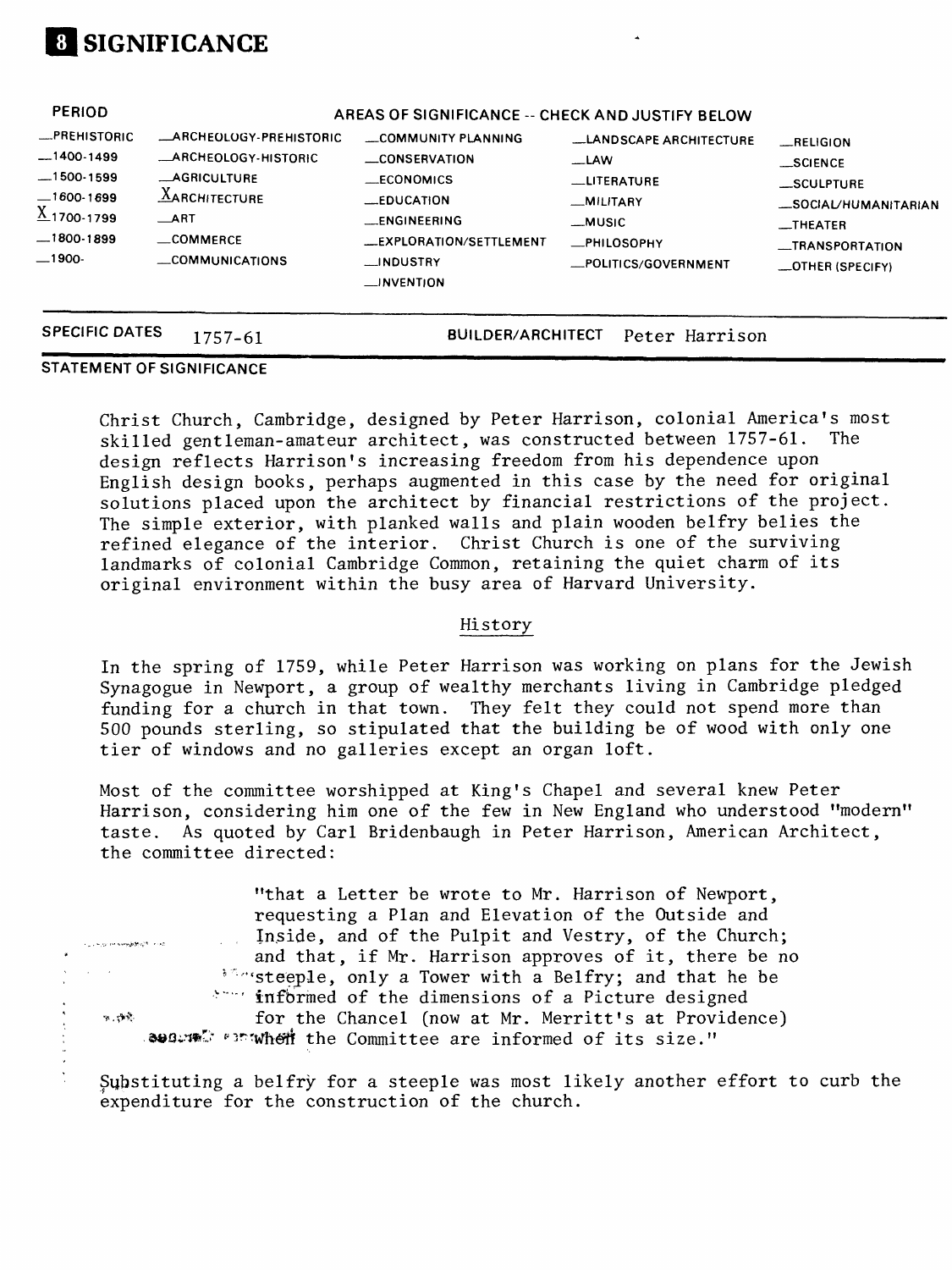# **E** MAJOR BIBLIOGRAPH' CAL REFERENCES

Bridenbaugh, Carl, Peter Hairison, First American Architect, Chapel Hill, North Carolina, 1949.

Morrison, Hugh, Early American Architecture, New York, 1952.

Pierson, William H. Jr., American Buildings and Their Architects: The Colonial and Neo-Classical Styles, Garden City, New York, 1970.

## **GEOGRAPHICAL DATA**

**ACREAGE OF NOMINATED PROPERTY.**  .5 acre

**UTM REFERENCES**

| . ol<br>-0I<br>- 1<br>6 <b>I</b><br>4 <sub>1</sub><br><b>ZONE</b><br><b>EASTING</b><br><b>NORTHING</b> | <b>EASTING</b><br><b>ZONE</b> | <b>NORTHING</b> |
|--------------------------------------------------------------------------------------------------------|-------------------------------|-----------------|
|                                                                                                        |                               |                 |
| <b>VERBAL BOUNDARY BECCRIPTION</b>                                                                     |                               |                 |

**VERBAL BOUNDARY DESCRIPTION**

Christ Church is bounded on the north by the southern curb of Garden Street, on the east by the west edge of Cambridge Burying Ground, on the south by the north end of Farwell Place, and on the west by the west edge of the path that divides the Rectory, #1 Garden Street, from the church, as shown in the sketch map. The later additions to the church do not contribute to the national significance of the landmark.

| NAME/TILE Patricia Heintzelman, Architectural Historian, Landmark Review Project<br>original form prepared by Charles Snell, 1967 |                  |
|-----------------------------------------------------------------------------------------------------------------------------------|------------------|
| <b>ORGANIZATION</b>                                                                                                               | <b>DATE</b>      |
| Historic Sites Survey                                                                                                             | 10/10/75         |
| <b>STREET &amp; NUMBER</b>                                                                                                        | <b>TELEPHONE</b> |
| 1100 L Street                                                                                                                     | 523-5464         |
| <b>CITY OR TOWN</b>                                                                                                               | <b>STATE</b>     |
| Washington                                                                                                                        | D.C.             |

# **IZ STATE HISTORIC PRESERVATION OFFICER CERTIFICATION**

|                                                                                                                                                                                                                                                                                                                       | THE EVALUATED SIGNIFICANCE OF THIS PROPERTY WITHIN THE STATE IS: |                                                                                                                                                                                |                                               |
|-----------------------------------------------------------------------------------------------------------------------------------------------------------------------------------------------------------------------------------------------------------------------------------------------------------------------|------------------------------------------------------------------|--------------------------------------------------------------------------------------------------------------------------------------------------------------------------------|-----------------------------------------------|
| NATIONAL <sub>-</sub><br><b>DI</b>                                                                                                                                                                                                                                                                                    | STATE_                                                           | _O.CAL                                                                                                                                                                         |                                               |
| ਤਿ<br>Figure by nominate this property for inclusion in the National Register and certify that it hes Day in the lacording, to the<br>Figure 2 Striteria and procedures set forth by the National Park Service.<br><b>THUL</b><br>THND<br>THND<br>STATE HISTORIC PRESERVATION OFFICER SIGNATURE<br>تہ<br><b>TITLE</b> |                                                                  | As the designated State Historic Preservation Officer for the National Historic Preservation AGPG 1288 (Public Law 8<br>$6Q_{\text{ato}}$<br><b>Boundary</b><br><b>Cartiña</b> | TVMO<br><b>NAMAR</b><br>日<br>o.<br>н<br>DIHO. |
| <b>FOR NPS USE ONLY</b><br><b>I HEREBY CERTIFY THAT THIS PROPERTY IS INCLUDED IN THE NATIONAL REGISTER</b><br>DIRECTOR OFFICE OF ARCHEOLOGY<br><b>ATRICSTS</b>                                                                                                                                                        | <b>LEADER ARAION</b>                                             | DATE<br>DATE                                                                                                                                                                   |                                               |
| KEEPER OF THE NAHONAL REGISTER                                                                                                                                                                                                                                                                                        |                                                                  |                                                                                                                                                                                |                                               |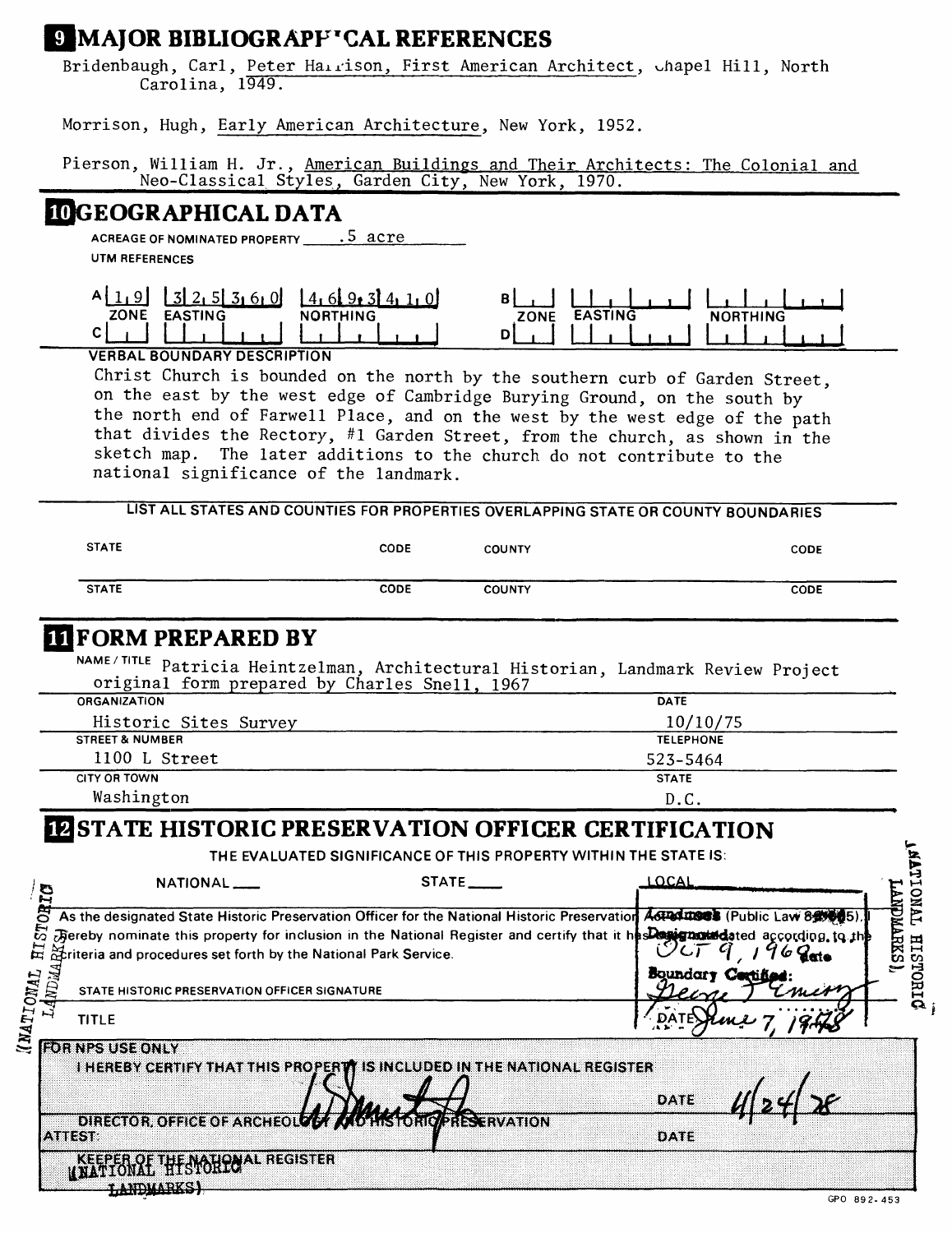| <b>FOR NPS USE ONLY</b> | v |   |
|-------------------------|---|---|
| RECEIVED                |   | . |
| <b>IDATE ENTERED</b>    |   |   |

## **NATIONAL REGISTER OF HISTORIC PLACES INVENTORY -- NOMINATION FORM**

Christ Church

| <b>CONTINUATION SHEET</b> | ITEM NUMBER | PAGE |  |  |
|---------------------------|-------------|------|--|--|
|                           |             |      |  |  |

The present altar, choir stalls and reading desk date from a renovation of the 1940's. Modern restoration has been very conscientious, and later interior features are now in keeping with the period of the church's original construction.

The building is suffering some serious construction problems, resulting from the enlargement of 1853, but this is currently being corrected.

Their is a frame addition of a parish house from the early 20th century and a post World War II brick addition on the west. A vestry room and sacristy are located in a little shed addition on the south.